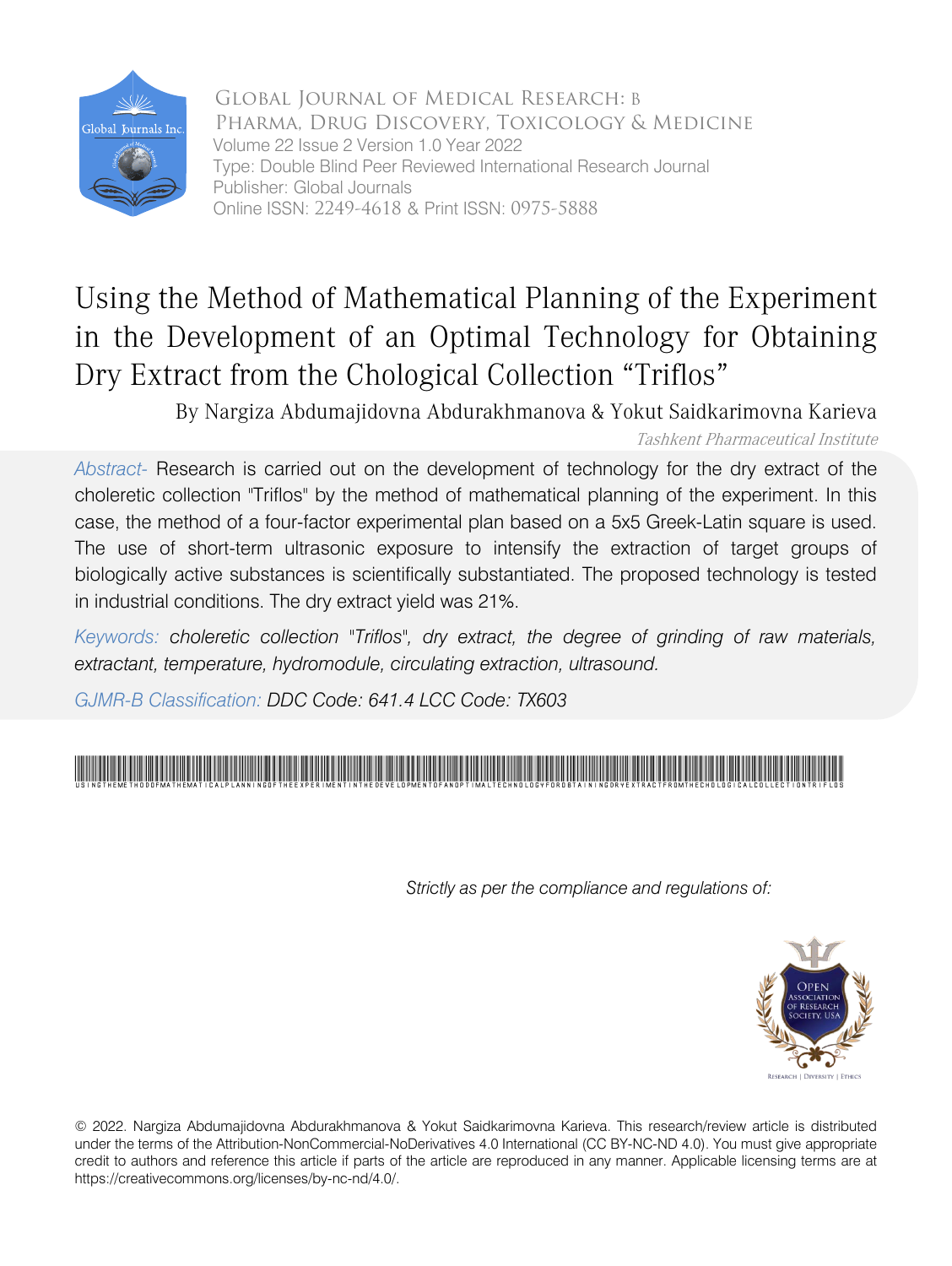# Using the Method of Mathematical Planning of the Experiment in the Development of an Optimal Technology for Obtaining Dry Extract from the Chological Collection "Triflos"

Nargiza Abdumajidovna Abdurakhmanova <sup>α</sup> & Yokut Saidkarimovna Karieva <sup>σ</sup>

Abstract- Research is carried out on the development of technology for the dry extract of the choleretic collection "Triflos" by the method of mathematical planning of the experiment. In this case, the method of a four-factor experimental plan based on a 5x5 Greek-Latin square is used. The use of short-term ultrasonic exposure to intensify the extraction of target groups of biologically active substances is scientifically substantiated. The proposed technology is tested in industrial conditions. The dry extract yield was 21%.

*Keywords: choleretic collection "Triflos", dry extract, the degree of grinding of raw materials, extractant, temperature, hydromodule, circulating extraction, ultrasound.*

# I. Introduction

he Decree of the President of the Republic of Uzbekistan Shavkat Mirziyoyev "On measures to further improve the provision of the population with The Decree of the President of the Republic of Uzbekistan Shavkat Mirziyoyev "On measures to further improve the provision of the population with medicines and medical products" dated October 31, 2016 is an important factor in expanding the scope of work in the pharmaceutical industry. This document outlines important tasks for increasing the localization of pharmaceutical production by expanding the use of local raw materials, in particular, medicinal plants, and improving the delivery of quality medicines to the population at affordable prices.

One of the tasks provided for in the Decree of the President of the Republic of Uzbekistan dated April 10, 2020 No. 4668 "On additional measures for the development of traditional medicine in the Republic of Uzbekistan" and No. PP-4670 "On measures for the protection, cultural cultivation, processing of wild medicinal plants and rational use of available resources" is the organization of cultivation and harvesting of plants and raw materials of non-plant species used in traditional medicine, conducting laboratory and scientific research in this direction, increasing the export potential of the industry, as well as integrating education, science and production processes. In this regard, the Tashkent Pharmaceutical Institute is carrying out consistent work to ensure the implementation of the priority tasks outlined in the resolutions.

*Author: [Tashkent Pharmaceutical Inst](mailto:nargiza_24.10.1975@mail.ru)itute. e-mail: nargiza\_24.10.1975@mail.ru*

One of the promising directions in the field of drug development is the creation of phytopreparations for the treatment and prevention of these diseases. More active usage of phytopreparations, both alone and in combination with synthetic drugs, depending on the severity and nature of diseases, will contribute to the use of drug-saving technologies in clinical practice. Natural biologically active substances of plants are evolutionarily closer to the human body than synthetic ones, they are easily included in metabolic processes and have practically no side effects, and many of them are precursors of physiologically active substances (hormones, mediators). Recent studies have shown that the healing properties of medicinal plants depend on the harmonious interaction of all active substances, which together have a broader effect than individually.

In this regard, studies on the conversion of collections and individual plants used in the form of infusions and decoctions into total preparationsextracts are very promising, since the possibility of their wider use is limited by the imperfection of the dosage form [1,2].

Summarizing the above, we can conclude that the creation of medicines and dietary supplements based on medicinal plant materials using a resourcesaving extraction method (due to the maximum depletion of raw materials) is timely and relevant and corresponds to the social order of clinical medicine.

Given the above, the Tashkent Pharmaceutical Institute has developed a choleretic collection "Triflos", consisting of the following types of herbal medicinal raw materials: flowers of tansy false yarrow, flowers of chamomile, yarrow herb. To date, studies are carried out on its standardization, the establishment of quality standards, as well as the study of specific activity and safety. Cholagogue collection when tested on laboratory rats showed more than 50% increase in bile secretion [3]. The pharmacotherapeutic effects of this collection, which mainly consist in the regulation of phospholipid metabolism in the liver and the normalization of bile flow due to the antispasmodic effect on the sphincter of the gallbladder, according to the opinion prevailing in the literature, is determined by the presence of a number of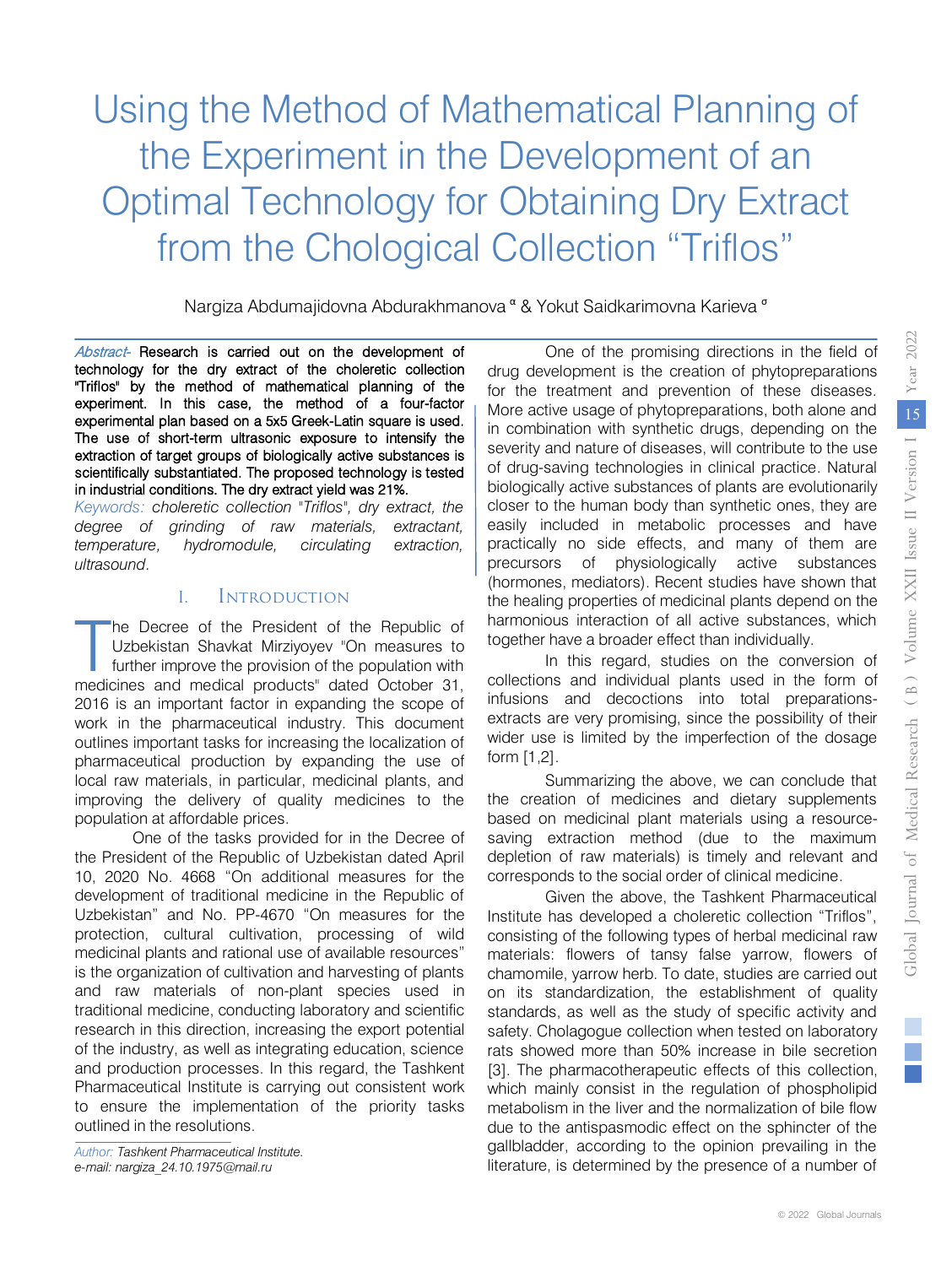phenolcarboxylic acids and flavonoid compounds. So, in the composition of the collection components, along with essential oils, terpenoids, bitter and tannins, resins, organic acids and mineral salts, the presence of chlorogenic, rosmarinic, caffeic, ferulic acids and their corresponding glycosidic derivatives, as well as flavonoids: quercetin, luteolin, acacetin, apigenin and their glycosides. These literature data were confirmed by us experimentally [4].

*The purpose* of our research is to develop an optimal technology for obtaining a dry extract from this collection using the method of mathematical planning of the experiment.

#### II. Experiments and its Results

Currently, there are a large number of various extraction schemes designed to increase the yield of active substances, ensure maximum depletion of raw materials and enrichment of the extract with target

biologically active substances (BAS). These extraction schemes also include factors that affect the completeness of extraction of biologically active substances, such as the nature and concentration of the extractant, the ratio of raw materials and extractant, temperature, type of extraction, etc. [5-18].

In order to facilitate the laborious process of finding the optimal conditions for extraction, we decided to apply the method of mathematical planning. Based on the characteristics of the technology for obtaining a dry extract, we chose a four-factor experimental plan based on a 5x5 Greek-Latin square. At the same time, the influence of the degree of grinding of raw materials (factor A), the concentration of ethyl alcohol (factor B), the hydromodulus (factor C) and the temperature regime (factor D) on the completeness of the yield of the sum of flavonoids in terms of quercetin in extraction is studied [19].

Factors and their levels are given in Table 1.

| Factor and its levels                              | Factor value | Factor and its levels                  | Factor value   |  |  |  |
|----------------------------------------------------|--------------|----------------------------------------|----------------|--|--|--|
| The degree of grinding of raw materials (factor A) |              | Ethyl alcohol concentration (factor B) |                |  |  |  |
| a <sub>1</sub>                                     | $2-4$ mm     | b                                      | 50%            |  |  |  |
| a <sub>2</sub>                                     | 5-7 mm       | $b_{\alpha}$                           | 60%            |  |  |  |
| $a_3$                                              | 8-10 mm      | $b^3$                                  | 70%            |  |  |  |
| $a_{\scriptscriptstyle{A}}$                        | $11-13$ mm   | b.                                     | 80%            |  |  |  |
| $a_{\kappa}$                                       | 14-16 mm     | $D_{\kappa}$                           | 90%            |  |  |  |
| Hydromodulfactor (factor C)                        |              | Temperature factor (D)                 |                |  |  |  |
| $c_{1}$                                            | 1:5          |                                        | $40^{\circ}$ C |  |  |  |
| $c_{\circ}$                                        | 1:10         | d.                                     | $50^{\circ}$ C |  |  |  |
|                                                    | 1:15         | d.                                     | $60^{\circ}$ C |  |  |  |
| $C_A$                                              | 1:20         | d                                      | $70^0$ C       |  |  |  |
| 1:25<br>$C_{\mathbf{r}}$                           |              | $d_{\kappa}$                           | $80^0$ C       |  |  |  |

*Table 1:* Factors and their levels used in the experiment

The 5x5-experiment plan and the results of determining the quantitative content of biologically active substances (the sum of flavonoids in terms of quercetin) are presented in Table 2.

*Table 2:* The yield of the sum of flavonoids in terms of quercetin in the extract in a four-factor plan 5x5 with three repeated experiments, %

| Factor A           |          |          |          |          |          |                     |
|--------------------|----------|----------|----------|----------|----------|---------------------|
|                    | b,       | $b_{2}$  | $b_{3}$  | $b_4$    | $b_{5}$  | Totala <sub>i</sub> |
|                    | $C_1d_1$ | $c_2d_2$ | $c_3d_3$ | $c_4d_4$ | $c_5d_5$ |                     |
| $a_1$              | 1,22     | 2,15     | 2,14     | 1,36     | 1,04     |                     |
|                    | 1,28     | 2,09     | 2,17     | 1,41     | 1,09     |                     |
|                    | 1,21     | 2,19     | 2,11     | 1,33     | 0,99     |                     |
|                    | 3,71     | 6,43     | 6,42     | 4,1      | 3,12     | 23,78               |
|                    | $c_2d_3$ | $c_3d_4$ | $c_4d_5$ | $c_5d_1$ | $c_1d_2$ |                     |
| $\boldsymbol{a}_2$ | 2,15     | 1,89     | 2,02     | 1,56     | 1,62     |                     |
|                    | 2,11     | 1,93     | 2,06     | 1,52     | 1,59     |                     |
|                    | 2,17     | 1,84     | 1,97     | 1,6      | 1,67     |                     |
|                    | 6,43     | 5,66     | 6,05     | 4,68     | 4,88     | 27,7                |
|                    | $c_3d_5$ | $c_4d_1$ | $c_5d_2$ | $c_1d_3$ | $c_2d_4$ |                     |
| $a_3$              | 1,3      | 1,55     | 1,76     | 1,67     | 1,62     |                     |
|                    | 1,34     | 1,61     | 1,71     | 1,74     | 1,67     |                     |
|                    | 1,26     | 1,52     | 1,8      | 1,66     | 1,59     |                     |
|                    | 3,9      | 4,68     | 5,27     | 5,07     | 4,88     | 23,8                |
|                    | $c_4d_2$ | $c_5d_3$ | $c_1d_4$ | $c_2d_5$ | $c_3d_1$ |                     |
| a <sub>4</sub>     | 1,3      | 1,69     | 1,56     | 1,5      | 1,24     |                     |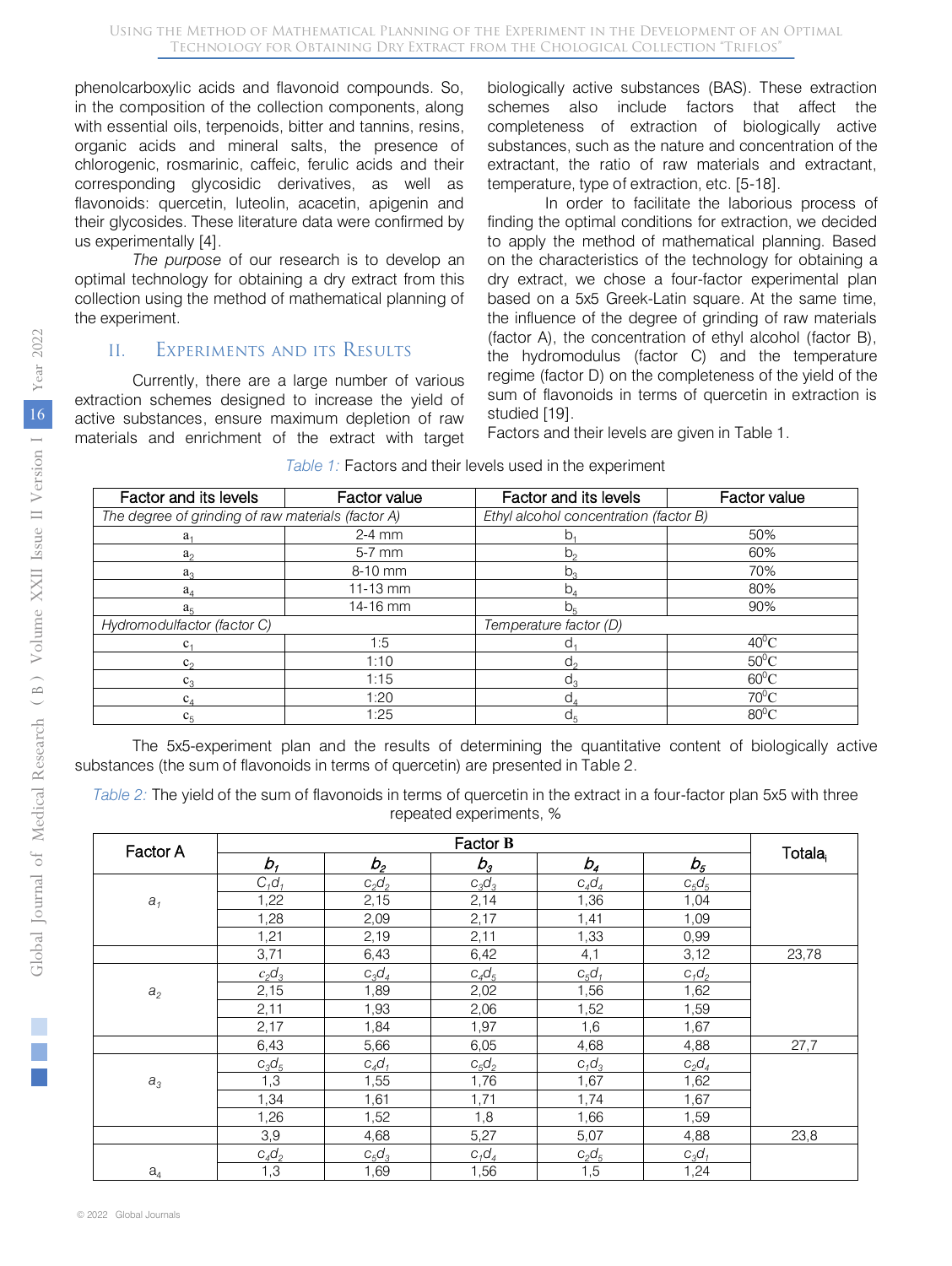|                |         | 1,34     | 1,65     | 1,61     | 1,52     | .2       |       |
|----------------|---------|----------|----------|----------|----------|----------|-------|
|                |         | 1,26     | 1,73     | 1,51     | 1,47     | 1,27     |       |
|                |         | 3,9      | 5,07     | 4,68     | 4,49     | 3,71     | 21,85 |
|                |         | $c_5d_4$ | $c_1d_5$ | $c_2d_1$ | $c_3d_2$ | $C_4C_3$ |       |
| a <sub>5</sub> |         | 1,01     | 1,24     | 1,76     | 1,37     | 1,57     |       |
|                |         | 1,09     | 1,29     | 1,73     | 1,41     | 1,59     |       |
|                |         | 1,02     | 1,18     | 1,77     | 1,32     | 1,52     |       |
|                |         | 3,12     | 3,71     | 5,26     | 4,1      | 4,68     | 20,87 |
| Total          | В       | 21,06    | 25,55    | 27,68    | 22,44    | 21,27    |       |
|                | $C_{k}$ | 22,05    | 27,49    | 23,79    | 23,41    | 21,26    | 118   |
|                | D       | 22,04    | 24,58    | 27,67    | 22,44    | 21,27    |       |

Before carrying out the analysis of variance, the homogeneity of the variance was checked using the Cochran test. The tabular value of the Cochran test for f1=2 and f=25 is 0.22, i.e., uexp, equal to 0.0709, is less than the tabular one, which confirms the equal accuracy of the experiments. Analysis of variance of the obtained results is presented in Table 3.

*Table 3:* Dispersion analysis of experimental data to determine the yield of the total flavonoids in the obtained extracts

| Source of dispersion | Number of<br>degrees of<br>freedom (f) | Sum of<br>squares (SS) | Mean<br>squares (MS) | $\mathsf{F}_{\sf{expert}}$ | $F_{0.05}$ | <b>Hypothesis</b> |
|----------------------|----------------------------------------|------------------------|----------------------|----------------------------|------------|-------------------|
| Factor A             | 4                                      | 2.245                  | 0.56125              | 328,0885                   | 2.56       | $a \neq 0$        |
| Factor B             | $\overline{4}$                         | 1.82652                | 0.45663              | 266.931                    | 2,56       | $b\neq 0$         |
| Factor C             | 4                                      | 1.538827               | 0.384707             | 224.887                    | 2,56       | $c\neq 0$         |
| Factor D             | 4                                      | 1,782227               | 0,445557             | 260.4579                   | 2,56       | $d\neq 0$         |
| Remainder            | 8                                      | 0.15216                | 0.01902              | 11,11847                   | 2,13       | $res \neq 0$      |
| Errorinsidecell      | 50                                     | 0.085533               | 0,001711             |                            |            |                   |
| Totalamount          | 74                                     | 7.630267               |                      |                            |            |                   |

The obtained values Fexp>Ftabl, which indicates the statistical significance of all four studied factors. The value of Fres.in.cell indicates the presence of an interaction between the factors.

Using Duncan's multiple rank test, the differences in the average values of the data on the yield of the total flavonoids in the obtained extracts are studied. It is established that according to the influence of the degree of dispersion of plant raw materials on the response, they can be arranged in the following row: a1  $= a2 = a3 > a4 > a5$ , i.e. the optimal degree of grinding of raw materials, providing the maximum yield of the sum of flavonoids, are 2-4 mm, 5-7 mm and 8-10 mm. However, taking into account the fact that the excessive dispersity of plant raw materials will ensure the release of not only biologically active, but also ballast substances, which, accordingly, will lead to a contaminated extract, we decided to use raw materials in further studies, the dimensions of which are in the range of 5-7 mm [20, 21].

The influence of the next studied factor - the concentration of ethanol used as an extractant, can be arranged in the following row:  $b2 = b3>b4>b5>b1$ , Thus, ethanol at a concentration of 60% and 70% is the optimal extractant. For the purpose of economic feasibility, our choice was stopped at 60% ethyl alcohol.

It is known that the ratio of vegetable raw materials and extractant has a significant impact on the yield of biologically active substances in the obtained extracts. This was confirmed by the results of our mathematical planning. It was found that almost the same output with a slight difference was obtained with a hydromodulus of 1:10, 1:15, 1:20. In order to save the extractant, we recommend the use of a hydromodule equal to 1:10.

The application of the Duncan rank criterion also helped to reveal the influence of the temperature factor on the yield of the sum of flavonoids, this series can be represented as follows:  $d2 = d3 > d4 > d1 > d5$ , thus, the temperature of 500C was chosen as the optimal one.

An analysis of domestic and foreign literary sources indicates that the short-term use of ultrasound in the extraction of plant materials stimulates the release of biologically active substances [22, 23]. Given the above, we carried out extraction from the composition of medicinal raw materials, culminating in 10 minutes of ultrasonic exposure. At the same time, an increase in the yield of the total flavonoids in terms of quercetin is observed from 2.34% to 2.6% (1.11 times).

Thus, the proposed technology for obtaining a dry extract from the Triflos choleretic collection is tested under industrial conditions at BALZAM LLC.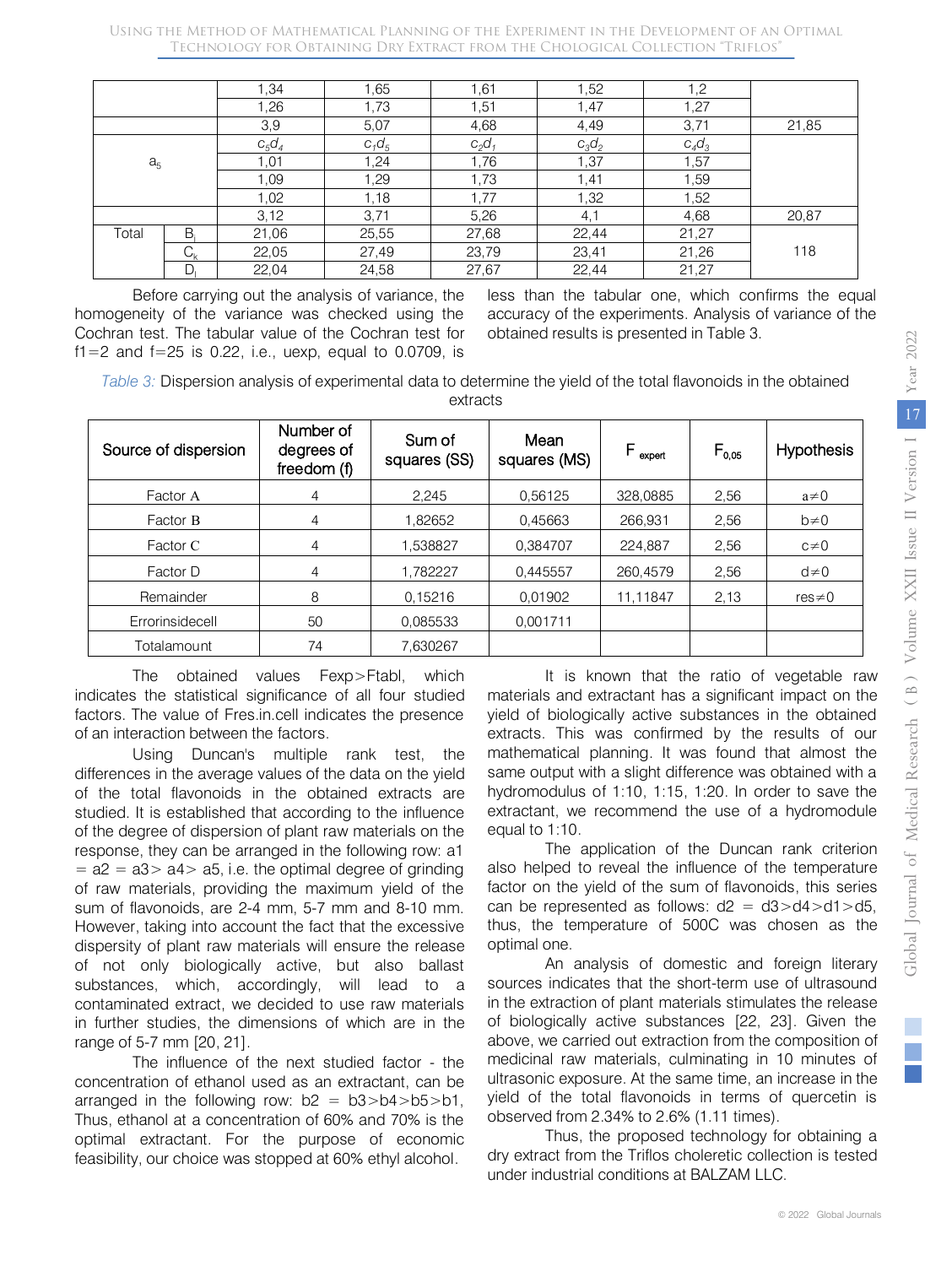The industrial extractor, on which the proposed technology was tested, consists of:

- 1) Main tank. This is the extraction tank, which is the main element of this system. It mainly serves to extract biologically active substances from medicinal plant materials;
- 2) A condenser, which serves to cool and return the condensed liquid to the extraction tank;
- 3) A vacuum condenser, which serves to concentrate and collect the resulting extract;
- 4) A tank for collecting the extractant (used as a collection) (Fig. 1).



*Fig.1:* Scheme of the extractor "RUIAN XUANLI MASHINERY TANK". 1-extractor with built-in ultrasonic device; 2 vacuum concentrator; 3-collection; 4- capacitor; 5- loading hopper; 6- refrigerator; 7- tank for alcohol recovery; 8 vacuum pump

This equipment can carry out several operations simultaneously; control and regulation of the temperature regime of the extraction process, use ultrasound, create a vacuum, condense the extractant, recover alcohol, etc.

To obtain a dry extract, medicinal plant raw materials, crushed to a size of 5-7 mm, are weighed and mixed in the ratio: tansy flowers - 15 parts, chamomile flowers - 10 parts, yarrow herb - 10 parts. The mixture of vegetable raw materials was loaded into a special container and soaked with half the amount of 60% ethyl alcohol until a "mirror surface" is formed, left for 24 hours. After soaking, the soaked raw material is transferred to the extractor and 60% ethanol was added, bringing the raw material-extractant ratio to 1:10, the mixture was heated to 500C, and circulation extraction was carried out in the RuianXuanli Machinery Tank extractor. Next, ultrasonic extraction is performed for 10 minutes. After the vacuum extraction process is completed, the liquid extract is pumped through the filter into the reactor and left for 24 hours to settle. Purification of the distillation residue of the water-alcohol extract is carried out by filtration.

Then, the extractant was distilled off in the reactor using vacuum for 3 hours. The extract remaining after distillation of the extractant was spray dried in a high-speed spray dryer "LPG-15 Spray Dryer" (manufactured by RuianXuanli Machinery Co., LTD). (Fig. 2).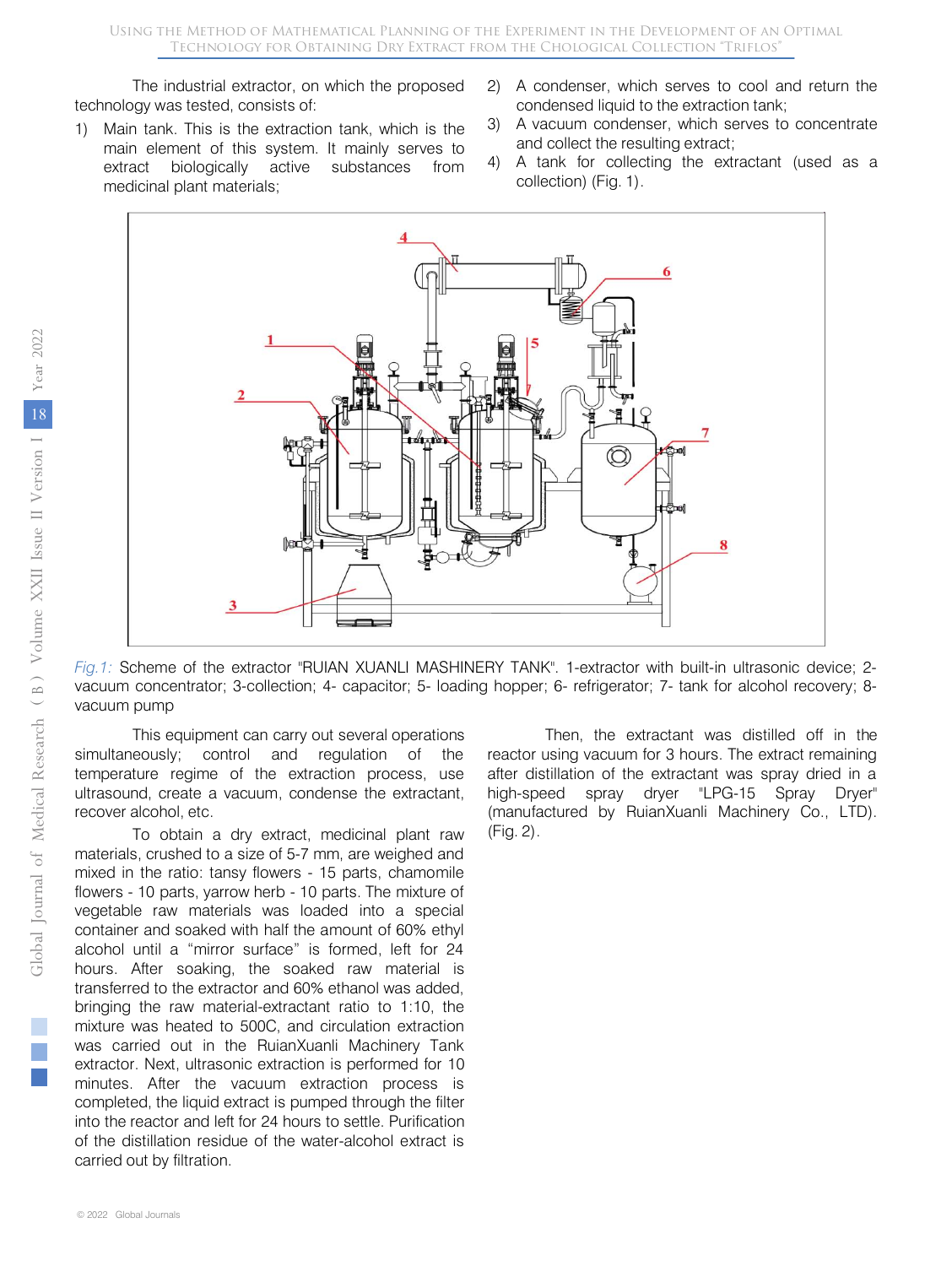

#### *Fig. 2:* Spray dryer "LPG-15 HIGH SPEED SPRAY DRYER"

As a result of the research, a light brown dry extract with a weak specific odor and a bitter taste is obtained. The dry extract yield is  $21 \pm 1.53\%$ .

# III. Conclusions

- 1. Using the method of a four-factor experimental plan based on a 5x5 Greek-Latin square, the choice of the degree of grinding of raw materials, the concentration of ethanol, the ratio of raw materials and extractant, the temperature regime in the development of the technology of dry extract of the choleretic collection "Triflos" is carried out. The results of dispersion analysis shows that the most complete yield of the sum of flavonoids is observed with the following indicators of the above factors: dispersion of raw materials -5-7 mm, 60% ethyl alcohol, hydromodulus 1:10, temperature 500C.
- 2. The expediency of using ultrasonic treatment for a more complete recovery of target biologically active substances is scientifically substantiated.
- 3. This technology of circulating extraction using ultrasound is tested in industrial conditions. A dry extract is obtained, the yield of which was 21%.

# References Références Referencias

- 1. http://medical-diss.com/farmakologiya/polucheniesuhih-ekstraktov-iz-rasteniy-i-sozdanie-na-ihosnove-preparatov-i-biologicheski-aktivnyhdobavok#ixzz6i635PxUd.
- 2. Minina S.A., Kaukhova E.I. Chemistry and technology of phytopreparations: Textbook. 2nd ed., revised. and additional - M.: GEOTAR-Media, 2009.-560 p.
- 3. Ibragimov A. Ya., Abdurakhmanova N.A. Compilation of choleretic collection based on local

plant materials //Pharmaceutical journal.- Tashkent.- 2012.-№1.-C.25-28.

- 4. Ibragimov A.Ya., Abdurakhmanova N.A., G.T.Mavlonov. Standardization of choleretic collection based on local plant raw materials for the content of phenolcarboxylic acids and flavonoids // Pharmaceutical Journal. - Tashkent. - 2013. - No. 4. - S. 42-47.
- 5. Pat. 2473356 Ros. Federation. A method for obtaining aqueous extracts from plant materials with a high content of extractable active substances / Sargin B.V., Bobkov G.V., Pavlov S.A.– 2011149734/15; dec. 12/07/2011; Published 27.01.2013.2.
- 6. LobanovaI.Yu. Influence of the type of extractant on the composition of extracts from the leaves of aspen // Youth - Barnaul: materials of the X city scientificpractical conference of young scientists: in 2 volumes. Barnaul, 2009. V. 2. P. 95–96.
- 7. Chueshov, V.I., Gladukh, E.V. Technology of drugs for industrial production.- Vinnitsa: New Book, 2014. - S. 403-445.
- 8. Moisture-activated dry granulation Part I: a guide to excipient and equipment selection and formulation development / I. Ullah [et al.] // Pharmaceutical technology. - 2009. - Vol. 33. - No. 11. - R. 62-70.
- 9. Moisture-activated dry granulation Part II: the effects of formulation ingredients and manufacturing-process variables on granulation quality attributes / I. Ullah [et al.] // Pharmaceutical technology. - 2009. - Vol. 33. - No. 12. - R. 42-51.
- 10. Khajibaev T.A., Khalilov R.M. "Extraction of flavonoides from Bidentis tripartite," Chemistry and Chemical Engineering: Vol. 2018: No. 3, Article 18.